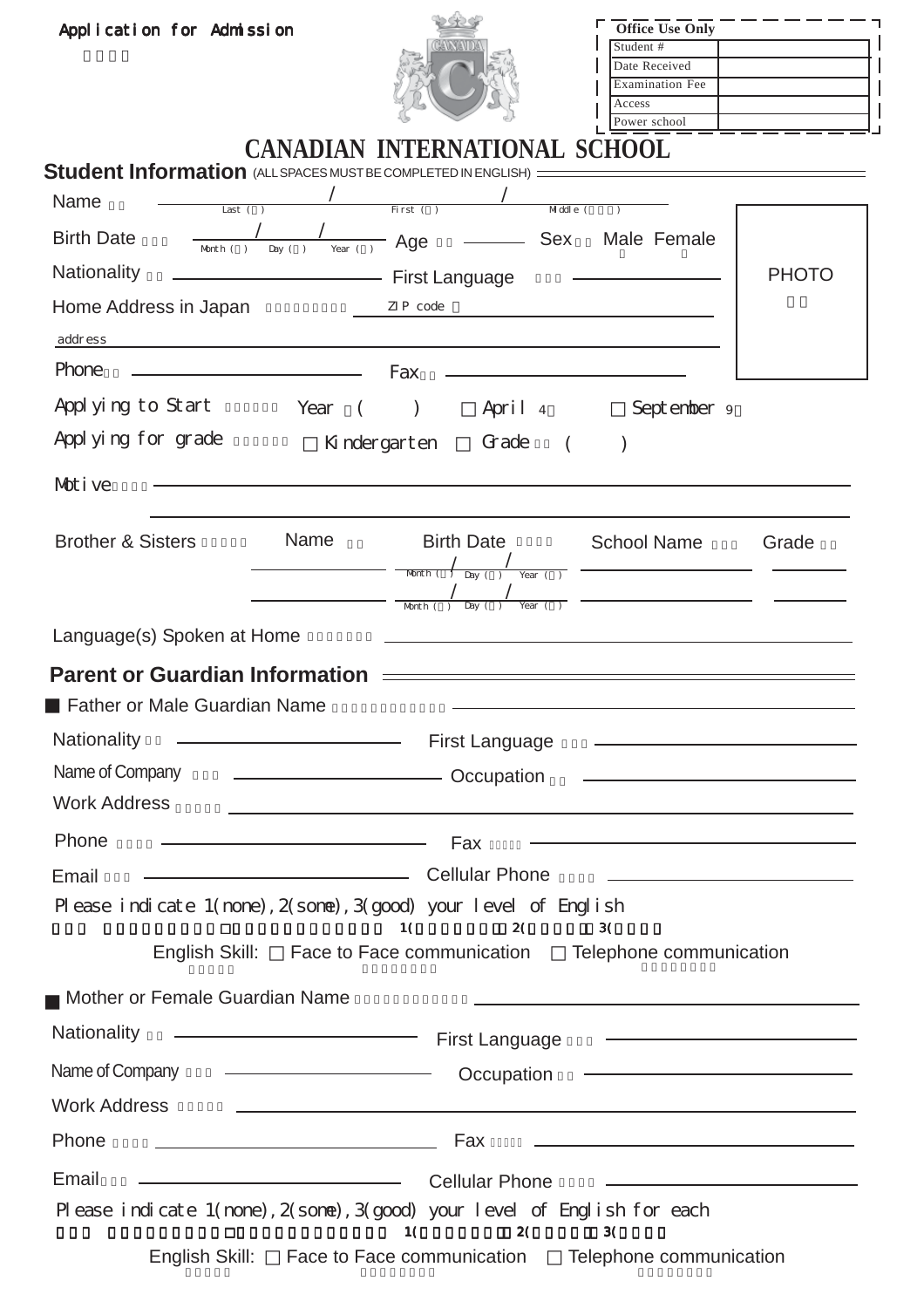## **Educational History**(Please Print Clearly)

| <b>EQUUCATION IQI FIISTUI V</b> (Figase Filiti Cleany) <u>————————</u><br>Complete "Name", "Address", "Starting date", "Finished date" and "Grade" of Schools Previously Attended |              |                                              |
|-----------------------------------------------------------------------------------------------------------------------------------------------------------------------------------|--------------|----------------------------------------------|
| (Required)                                                                                                                                                                        |              |                                              |
|                                                                                                                                                                                   |              |                                              |
|                                                                                                                                                                                   |              |                                              |
| Starting date: ______________________________                                                                                                                                     |              |                                              |
|                                                                                                                                                                                   |              |                                              |
|                                                                                                                                                                                   |              |                                              |
|                                                                                                                                                                                   |              | Finishing date: ____________________________ |
|                                                                                                                                                                                   |              |                                              |
|                                                                                                                                                                                   |              |                                              |
| Starting date: ______________________________                                                                                                                                     |              |                                              |
|                                                                                                                                                                                   |              |                                              |
| Name                                                                                                                                                                              | Relationship | Phone                                        |
|                                                                                                                                                                                   |              |                                              |

I authorize the execution of this registration, agree to follow the rules and regulations of the Canadian International School and will assume full responsibility for all school fees to follow the payment schedule as arranged through the accounting department. I attest that the information given is accurate to the best of my knowledge. Failure to provide accurate and comlpete information may result in cancellation of an application or acception.

| Signature of Parent or Guardian: _ |         |           |  |        |
|------------------------------------|---------|-----------|--|--------|
| Date:                              |         |           |  |        |
|                                    | Month ( | Day $($ ) |  | Year ( |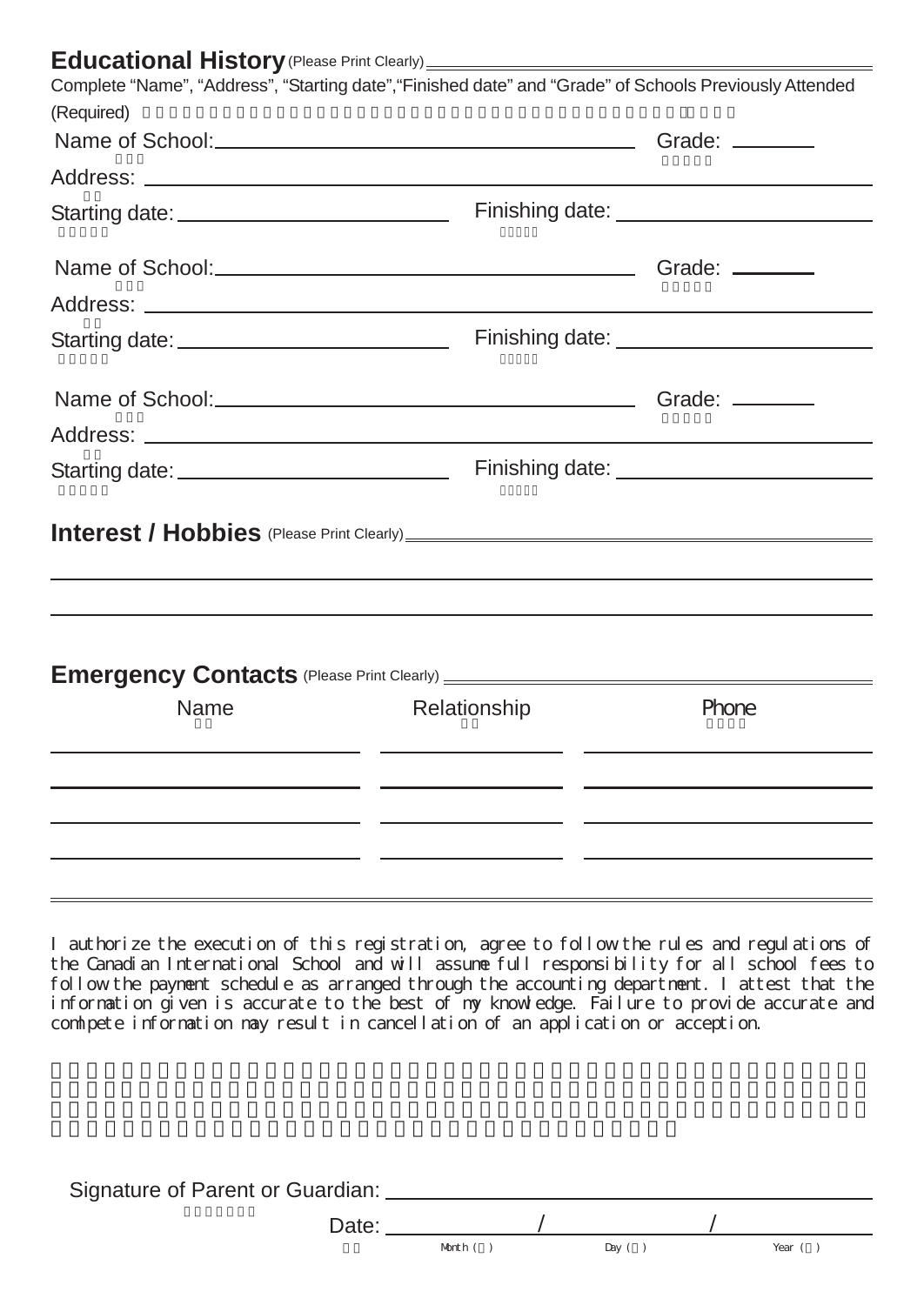## Offical use Student #

## Canadian International School Students Health Record

| Filled in by physican                                                                                            | Filled in by physican or parents                                                                                                                                                                                                                                                                                                                                                                                                                                                          |  |  |  |  |
|------------------------------------------------------------------------------------------------------------------|-------------------------------------------------------------------------------------------------------------------------------------------------------------------------------------------------------------------------------------------------------------------------------------------------------------------------------------------------------------------------------------------------------------------------------------------------------------------------------------------|--|--|--|--|
| Height: Weight: Weight:                                                                                          |                                                                                                                                                                                                                                                                                                                                                                                                                                                                                           |  |  |  |  |
| comments<br>Eyes/Color vision                                                                                    | Middle name<br>$_{\rm F}$<br>M<br>Sex                                                                                                                                                                                                                                                                                                                                                                                                                                                     |  |  |  |  |
| comments<br>Eyes/Vision                                                                                          |                                                                                                                                                                                                                                                                                                                                                                                                                                                                                           |  |  |  |  |
| comments<br>Ears/Hearing                                                                                         |                                                                                                                                                                                                                                                                                                                                                                                                                                                                                           |  |  |  |  |
| comments<br>Repiratory system                                                                                    |                                                                                                                                                                                                                                                                                                                                                                                                                                                                                           |  |  |  |  |
| comments<br>Circulatory system                                                                                   |                                                                                                                                                                                                                                                                                                                                                                                                                                                                                           |  |  |  |  |
|                                                                                                                  | Parent(s)<br>Child Lives with                                                                                                                                                                                                                                                                                                                                                                                                                                                             |  |  |  |  |
|                                                                                                                  | Other                                                                                                                                                                                                                                                                                                                                                                                                                                                                                     |  |  |  |  |
|                                                                                                                  | If other                                                                                                                                                                                                                                                                                                                                                                                                                                                                                  |  |  |  |  |
|                                                                                                                  | Phone No.                                                                                                                                                                                                                                                                                                                                                                                                                                                                                 |  |  |  |  |
| Does your child have / had:                                                                                      | Doctor or place where healthcare obtained                                                                                                                                                                                                                                                                                                                                                                                                                                                 |  |  |  |  |
| ( ) Heart disease<br>( ) Chickenpox                                                                              |                                                                                                                                                                                                                                                                                                                                                                                                                                                                                           |  |  |  |  |
| () Meningitis<br>( ) Scarlet fever                                                                               | Phone No.                                                                                                                                                                                                                                                                                                                                                                                                                                                                                 |  |  |  |  |
| () GremanMeasles/Rubela<br>( ) Epilepsy/Seizures                                                                 | Required Immunizations                                                                                                                                                                                                                                                                                                                                                                                                                                                                    |  |  |  |  |
| () Strep throat<br>$( )$ Asthma                                                                                  | Vaccine<br>Mon/Day/Yr<br>Vaccine<br>Mon/Day/yr                                                                                                                                                                                                                                                                                                                                                                                                                                            |  |  |  |  |
| ( ) Rheumatic fever<br>() diabetes                                                                               | #1                                                                                                                                                                                                                                                                                                                                                                                                                                                                                        |  |  |  |  |
| $( )$ Mumps<br>$( )$ TB                                                                                          | Measles $#1$<br>Mumps<br>#2<br>#2                                                                                                                                                                                                                                                                                                                                                                                                                                                         |  |  |  |  |
|                                                                                                                  | #1<br>#1<br>$\operatorname{MMR}$                                                                                                                                                                                                                                                                                                                                                                                                                                                          |  |  |  |  |
|                                                                                                                  | Hept B $#2$<br>#2<br>#3                                                                                                                                                                                                                                                                                                                                                                                                                                                                   |  |  |  |  |
| Hospitalization / Surgery: 1999.                                                                                 | Rubella $\frac{\#1}{\pi}$<br>#1<br>#2                                                                                                                                                                                                                                                                                                                                                                                                                                                     |  |  |  |  |
|                                                                                                                  | $\#2$<br>#1<br>DTP/                                                                                                                                                                                                                                                                                                                                                                                                                                                                       |  |  |  |  |
|                                                                                                                  | $\#3$<br>#2<br>DT/<br>Polio<br>#4<br>TD<br>#3                                                                                                                                                                                                                                                                                                                                                                                                                                             |  |  |  |  |
| Allergies Yes ( $)$ No ()                                                                                        | #5<br>#4                                                                                                                                                                                                                                                                                                                                                                                                                                                                                  |  |  |  |  |
| If yes, please spcify the type of allergy, and recommended treatment. Please<br>also specify the dates and ages. | #6                                                                                                                                                                                                                                                                                                                                                                                                                                                                                        |  |  |  |  |
|                                                                                                                  | Recommended Immunizations                                                                                                                                                                                                                                                                                                                                                                                                                                                                 |  |  |  |  |
|                                                                                                                  | #1<br>#1<br>Japanese<br>#2                                                                                                                                                                                                                                                                                                                                                                                                                                                                |  |  |  |  |
|                                                                                                                  | Encephalitis $\overline{42}$<br>Hib<br>#3<br>#3                                                                                                                                                                                                                                                                                                                                                                                                                                           |  |  |  |  |
|                                                                                                                  | #4<br>$_{\rm BCG}$                                                                                                                                                                                                                                                                                                                                                                                                                                                                        |  |  |  |  |
|                                                                                                                  | <b>ChickenPox</b>                                                                                                                                                                                                                                                                                                                                                                                                                                                                         |  |  |  |  |
| cable diseases and is healthy and fit to attend Canadian In-                                                     | Hept A $\frac{\#1}{\#2}$<br>#2                                                                                                                                                                                                                                                                                                                                                                                                                                                            |  |  |  |  |
| ternational School and participate in all school related ac-<br>tivities.                                        |                                                                                                                                                                                                                                                                                                                                                                                                                                                                                           |  |  |  |  |
|                                                                                                                  | I certify that the above immunization infomation for<br>$\frac{1}{\sqrt{1-\frac{1}{\sqrt{1-\frac{1}{\sqrt{1-\frac{1}{\sqrt{1-\frac{1}{\sqrt{1-\frac{1}{\sqrt{1-\frac{1}{\sqrt{1-\frac{1}{\sqrt{1-\frac{1}{\sqrt{1-\frac{1}{\sqrt{1-\frac{1}{\sqrt{1-\frac{1}{\sqrt{1-\frac{1}{\sqrt{1-\frac{1}{\sqrt{1-\frac{1}{\sqrt{1-\frac{1}{\sqrt{1-\frac{1}{\sqrt{1-\frac{1}{\sqrt{1-\frac{1}{\sqrt{1-\frac{1}{\sqrt{1-\frac{1}{\sqrt{1-\frac{1}{\sqrt{1-\frac{1}{\sqrt{1-\frac{1}{\sqrt{1-\frac{1$ |  |  |  |  |
|                                                                                                                  |                                                                                                                                                                                                                                                                                                                                                                                                                                                                                           |  |  |  |  |
| Physician's signature<br>Telephone Number                                                                        | Physician's signature<br>Telephone Number                                                                                                                                                                                                                                                                                                                                                                                                                                                 |  |  |  |  |
|                                                                                                                  |                                                                                                                                                                                                                                                                                                                                                                                                                                                                                           |  |  |  |  |
| Address                                                                                                          | Address                                                                                                                                                                                                                                                                                                                                                                                                                                                                                   |  |  |  |  |
|                                                                                                                  | $\frac{1}{2}$<br>Date                                                                                                                                                                                                                                                                                                                                                                                                                                                                     |  |  |  |  |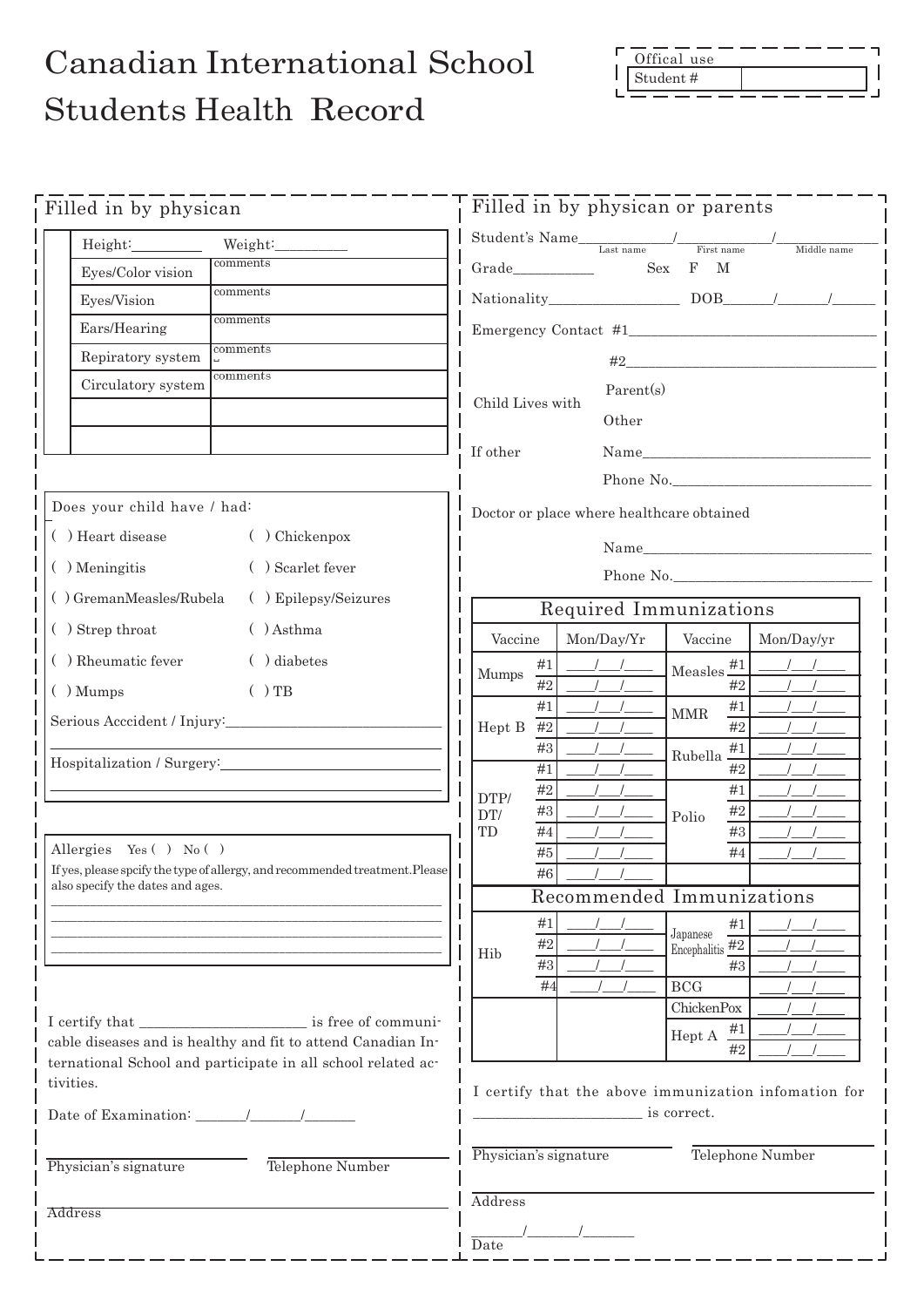### **CONFIDENTIAL TEACHER RECOMMENDATION**



Please type or print clearly in ink.

Please mail this form directly to our Admissions Office in a sealed envelope.

#### APPLICANT INFORMATION

| Name:                                                                                                                                                                                                                          |  | Date of Birth: $\frac{1}{\text{Year}}$ Month Date Current Grade: |
|--------------------------------------------------------------------------------------------------------------------------------------------------------------------------------------------------------------------------------|--|------------------------------------------------------------------|
| <b>EVALUATOR INFORMATION</b>                                                                                                                                                                                                   |  |                                                                  |
| Name: Name:                                                                                                                                                                                                                    |  |                                                                  |
| School Name: Name and School Name and School Name and School Name and School Name and School School Name and School School School School School School School School School School School School School School School School S |  |                                                                  |
| School Address: The School Address and School Address and School Address and School Address and School Address and School Address and School Address and School Address and School Address and School Address and School Addre |  |                                                                  |
|                                                                                                                                                                                                                                |  |                                                                  |
|                                                                                                                                                                                                                                |  |                                                                  |
| I have known the applicant for ____________ years as the applicant's teacher                                                                                                                                                   |  |                                                                  |

### APPLICANT EVALUATION

 $\overline{a}$ 

 $\overline{a}$  $\overline{a}$ 

 $\overline{a}$  $\overline{a}$ 

Words/ phrases that first come to mind when considering the applicants:

| <b>Academic Qualities</b>               | Not Sure | Poor | <b>Below Average</b> | Average | Good | Excellent |
|-----------------------------------------|----------|------|----------------------|---------|------|-----------|
| Potential                               |          |      |                      |         |      |           |
| Achievement                             |          |      |                      |         |      |           |
| Organizational Skills                   |          |      |                      |         |      |           |
| Thinking Skills                         |          |      |                      |         |      |           |
| Class Participation                     |          |      |                      |         |      |           |
| Math Performance                        |          |      |                      |         |      |           |
| Social Study Performance                |          |      |                      |         |      |           |
| Science Performance                     |          |      |                      |         |      |           |
| Art Performance                         |          |      |                      |         |      |           |
| Japanese Performance                    |          |      |                      |         |      |           |
| <b>English Performance</b>              |          |      |                      |         |      |           |
| <b>English Writing Performance</b>      |          |      |                      |         |      |           |
| English Reading Performance             |          |      |                      |         |      |           |
| <b>English Conversation Performance</b> |          |      |                      |         |      |           |
| <b>Character Qualities</b>              | Not Sure | Poor | <b>Below Average</b> | Average | Good | Excellent |
| Attentive                               |          |      |                      |         |      |           |
| Considerate                             |          |      |                      |         |      |           |
| Honesty                                 |          |      |                      |         |      |           |
| Self-confidence                         |          |      |                      |         |      |           |
| Self-control                            |          |      |                      |         |      |           |
| Cooperative                             |          |      |                      |         |      |           |

Behavior: Please describe any disciplinary difficulties the applicant had at school or in the community.

Extracurricular Activities: What clubs or programs has the applicant participated?

Signature: Date: / / Thank you for completing this recommendation form. If possible, please enclose a copy of your school's grading scale. Year Month Date

#### CANADIAN INTERNATIONAL SCHOOL TOKYO

5-8-20 Kitashinagawa, Shinagawa-ku, Tokyo 141-0001 JAPAN Tel: 03-5793-1392 Tel (Japanese): 03-5793-3839 Fax: 03-5793-3559





URL: http://cisjapan.net Email: study@cisjapan.net